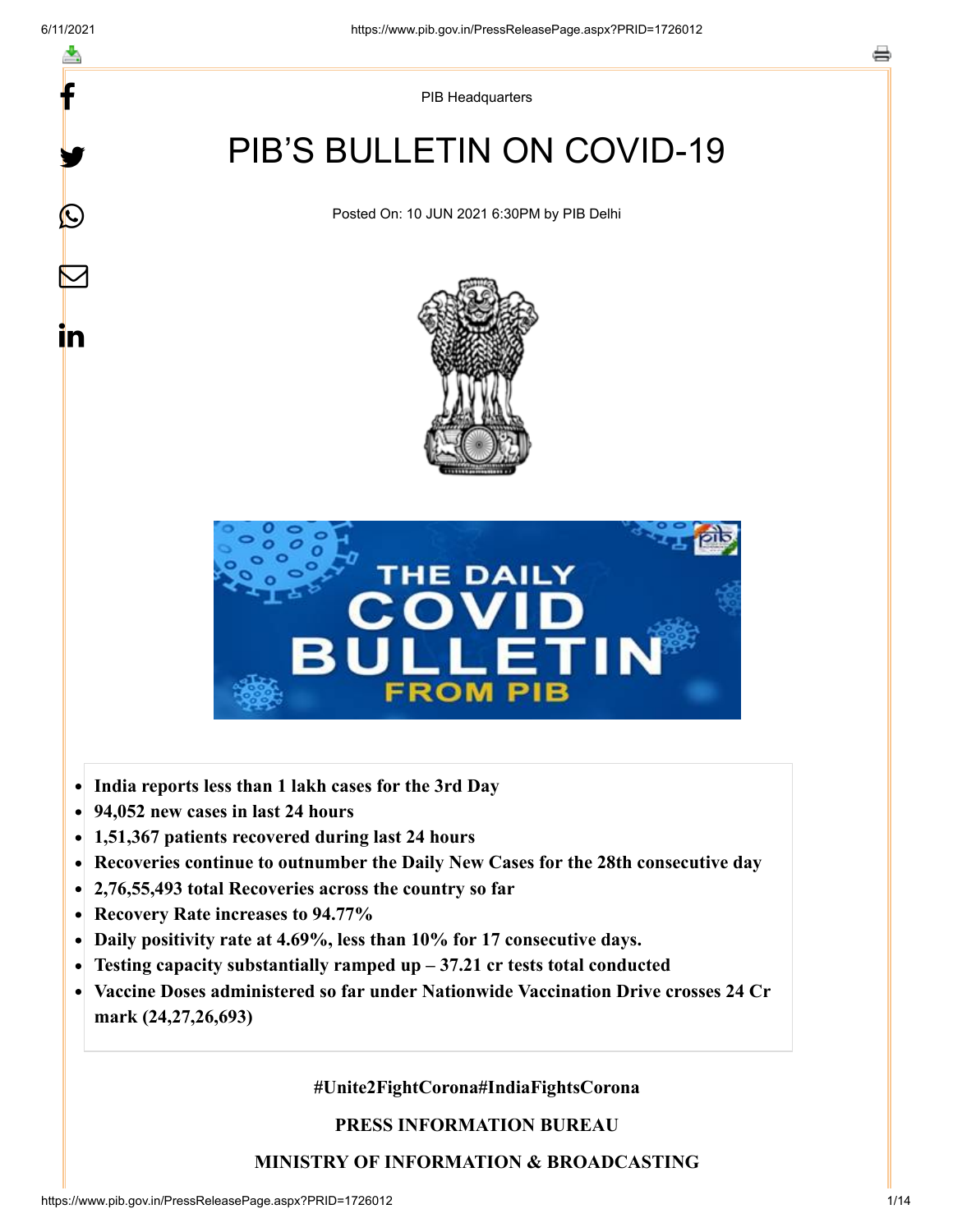#### **GOVERNMENT OF INDIA**



Recovered (%)

Active (%)

Deaths (%)

## **States' Cases (Highest)**

| Maharashtra           | 58,63,880 ( $\triangle$ 10,989)                        | 55,97,304 (95%)   | 1,64,743 (3%) | 1,01,833 (1.7%) |
|-----------------------|--------------------------------------------------------|-------------------|---------------|-----------------|
| Karnataka             | 27,28,248 (410,959)                                    | 24,80,411 (91%)   | 2,15,546 (8%) | 32,291 (1.2%)   |
| Kerala                | 26,74,166 ( $\triangle$ 16,204)                        | 25,24,248 (94%)   | 1,39,481 (5%) | 10,437 (0.4%)   |
| <b>Tamil Nadu</b>     | 22,92,025 ( $\triangle$ 17,321)                        | 20,59,597 (90%)   | 2,04,258 (9%) | 28,170 (1.2%)   |
| <b>Andhra Pradesh</b> | 17,79,773 ( $\triangle$ 8,766)                         | 16,64,082 (93%)   | 1,03,995 (6%) | 11,696 (0.7%)   |
| <b>Uttar Pradesh</b>  | 17,00,476 ( $\triangle$ 689)                           | 16,66,001 (98%)   | 12,959 (1%)   | 21,516 (1.3%)   |
| <b>West Bengal</b>    | 14,42,830 (45,384)                                     | 14, 11, 573 (98%) | 14,702 (1%)   | $16,555(1.1\%)$ |
| <b>Delhi</b>          | 14,30,128 ( $\triangle$ 337)                           | 14,00,913 (98%)   | 4,511 (0%)    | 24,704 (1.7%)   |
| Chhattisgarh          | 9,83,916 (A954)                                        | 9,52,532 (97%)    | 18,113 (2%)   | 13,271(1.3%)    |
| Rajasthan             | 9,48,024 (A520)                                        | 9,27,443 (98%)    | 11,832 (1%)   | 8,749 (0.9%)    |
| Odisha                | 8,31,129 ( $\triangle$ 6,019)                          | 7,64,673 (92%)    | 63,333 (8%)   | 3,123 (0.4%)    |
| Gujarat               | 8,18,351 ( $\triangle$ 644)                            | 7,94,703 (97%)    | 13,683 (2%)   | 9,965(1.2%)     |
| Madhya Pradesh        | 7,86,755 ( $\triangle$ 453)                            | 7,71,243 (98%)    | 7,071 (1%)    | 8,441(1.1%      |
| Haryana               | 7,64,094 ( $\triangle$ 528)                            | 7,48,186 (98%)    | 7,079 (1%)    | 8,829 (1.2%)    |
| Bihar                 | 7,15,179 (4589)                                        | 7,01,234 (98%)    | 4,516 (1%)    | 9,429 (1.3%)    |
| Telangana             | 5,96,813 (41,813)                                      | 5,69,086 (95%)    | 24,301 (4%)   | 3,426 (0.6%)    |
| Punjab                | 5,83,474 ( $\triangle$ 1,393)                          | 5,50,837 (94%)    | 17,344 (3%)   | 15,293 (2.6%)   |
| Assam                 | 4,46,445 ( $\triangle$ 3,751)                          | 3,92,806 (88%)    | 49,846 (11%)  | 3,793 (0.8%)    |
| Jharkhand             | 3,42,481 (A302)                                        | 3,32,622 (97%)    | 4,783 (1%)    | 5,076(1.5%)     |
| <b>Uttarakhand</b>    | 3,35,478 (4513)                                        | 3,19,371 (95%)    | 9,258 (3%)    | $6,849(2.0\%)$  |
|                       | A indicates increase in the number in the last 24 hrs. |                   |               |                 |

\* 'Recovered' and 'Active' bar plots (for states) are to scale; the 'Deaths' plot is NOT to scale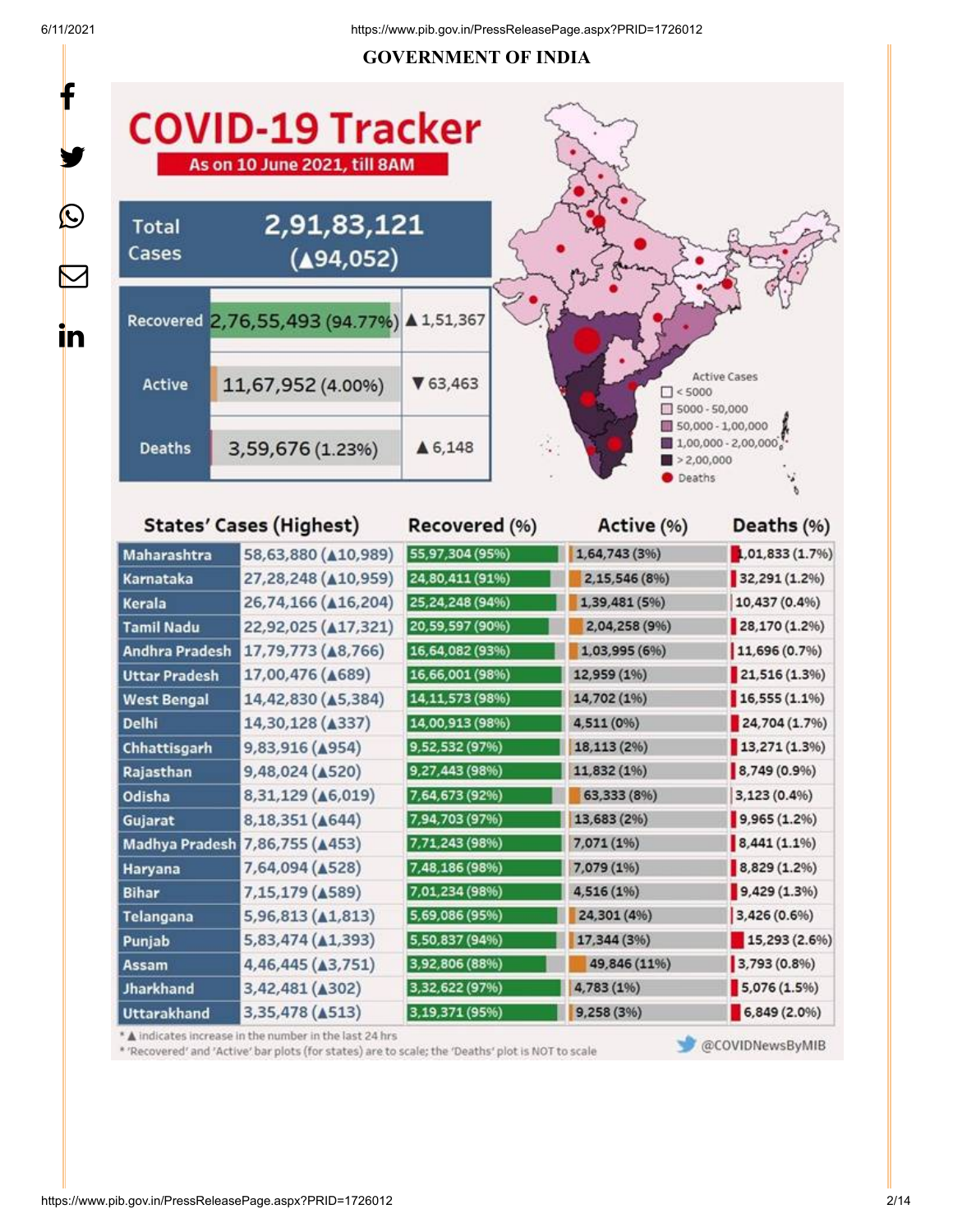y.

 $\bigcirc$ 

 $\boldsymbol{\mathsf{M}}$ 

in

6/11/2021 https://www.pib.gov.in/PressReleasePage.aspx?PRID=1726012



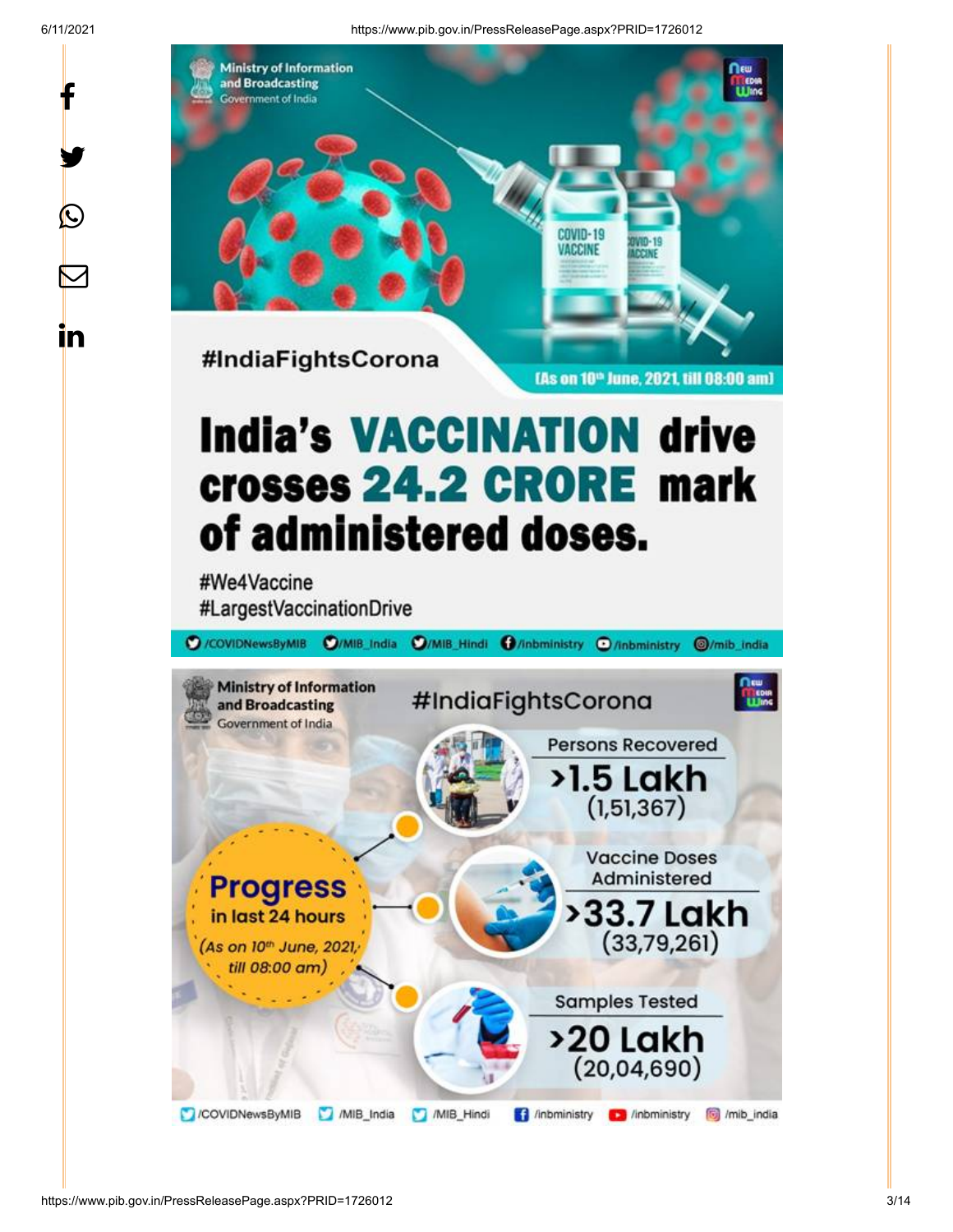y

 $\bigcirc$ 

 $\color{red} \blacktriangleright$ 

in

#### **COVID-19 UPDATE**

- v. India reports less than 1 lakh Daily New Cases for the 3rd successive day
- v. India's Active Caseload further declines to less than 12 lakh after 60 days

v. Daily Recoveries continue to outnumber the Daily New Cases for 28th consecutive day

v. Recovery Rate increases to 94.77%

v. Daily Positivity Rate stands at 4.69%, less than 10% positivity for 17 continuous days

India has reported 94,052 Daily New Cases in the last 24 hours.The country has recorded less than 1 lakh Daily New Cases for 3 continuous days now. This is a result of sustained and collaborative efforts by the Centre and the States/UTs.India has been witnessing a continuous fall in the active caseload.The country's Active Caseload today stands at 11,67,952. A net decline of 63,463 is witnessed in the last 24 hours and active cases are now 4.00% of the country's total Positive Cases.As more people are getting recovered from COVID infection, India's Daily Recoveries continue to outnumber the Daily New Cases for the 28th consecutive day. 1,51,367 recoveries were registered in the last 24 hours.57,315 more recoveries were reported during the last 24 hours as compared to the daily new cases.

Details:<https://pib.gov.in/PressReleasePage.aspx?PRID=1725848>

#### **COVID-19 Vaccination UPDATE**

- eVIN used by Health Ministry for inventory management of Vaccines under UIP and tracking storage temperature data of UIP Vaccines
- Union Govt committed to preventing any misuse of this sensitive eVIN data for unauthorised commercial purposes
- Union Govt also committed to transparency in COVID-19 vaccination programme including data associated with it as reflected on Co-WIN

Some media reports have highlighted the letter of the Union health Ministry to States/UTs regarding the eVIN inventory and temperature data.The Government's advice to States/UTs to obtain permission of the Union Ministry of Health before sharing the E-VIN data & analytics related to vaccines stocks and the temperature at which they are stored, is solely to prevent any misuse of this data by various agencies for commercial purpose.

Details[:https://pib.gov.in/PressReleasePage.aspx?PRID=1725882](https://pib.gov.in/PressReleasePage.aspx?PRID=1725882)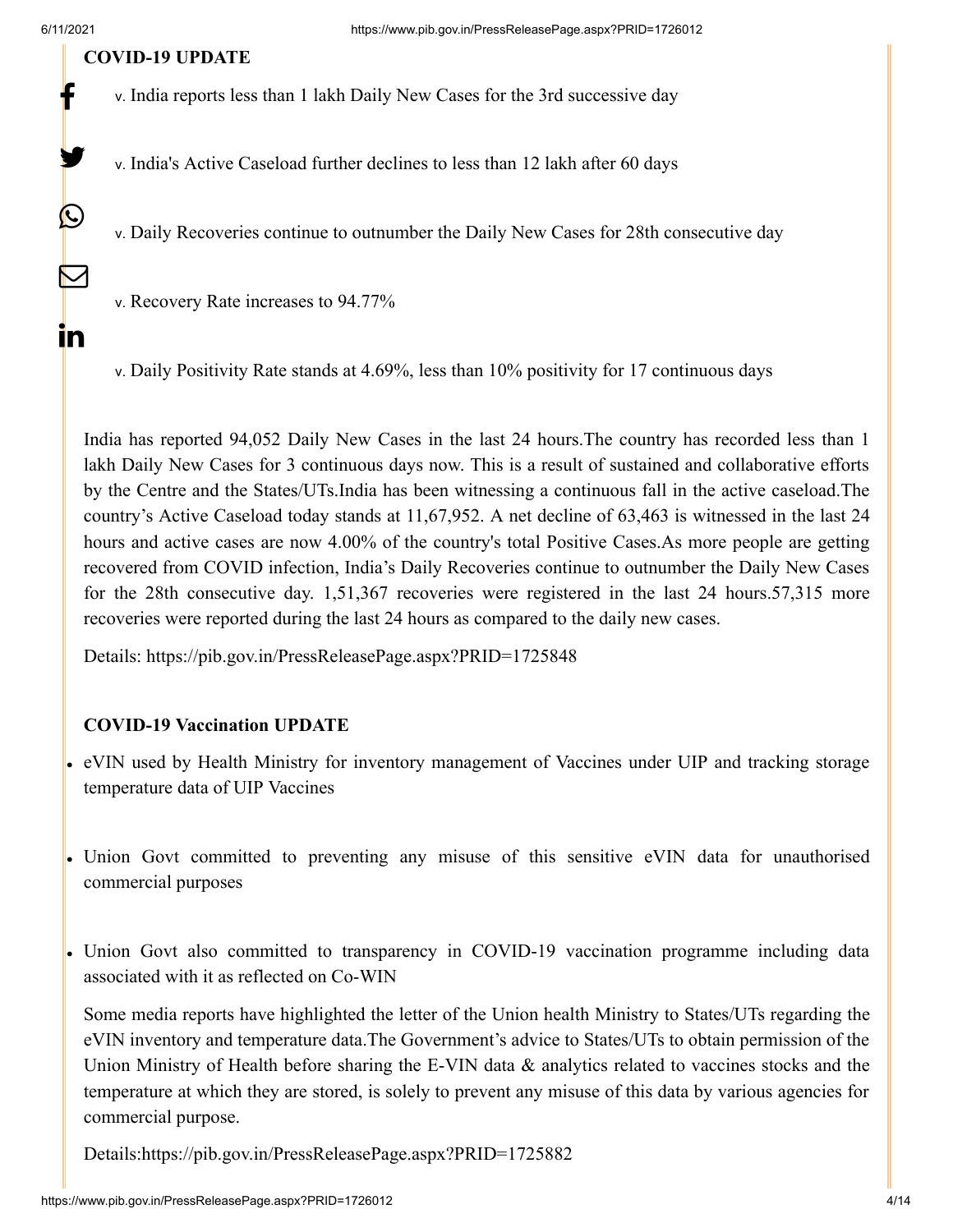<u>in</u>

# **Dr. Harsh Vardhan addresses the WHO High-Level Coalition on Health and Energy Platform of Action**

Dr. Harsh Vardhan, Union Minister for Health and Family Welfare digitally addressed the first meeting of the World Health Organization High-Level Coalition on Health and Energy Platform of Action, here yesternight through Video Conference. The meeting was attended by several dignitaries and national Different and representatives of various stakeholders like World Bank, UNDP, UNHRC, The International heads and representatives of various stakeholders like World Bank, UNDP, UNHRC, The International Renewable Energy Agency (IRENA) etc.

Details:<https://pib.gov.in/PressReleasePage.aspx?PRID=1725863>

## **Oxygen Expresses deliver nearly 28000 MT of LMO to the Nation**

- 397 Oxygen Expresses complete Oxygen deliveries across the country
- Oxygen Expresses transported 1628 tankers of LMO so far and bring relief to 15 States
- More than 3900 MT Liquid Medical Oxygen(LMO) offloaded in Tamil Nadu by Oxygen Expresses
- Oxygen Expresses offloaded more than 3100 and 3400 MT of LMO in the state of Andhra Pradesh and Karnataka respectively
- 614 MT of Oxygen has been offloaded in Maharashtra, nearly 3797 MT in Uttar Pradesh, 656 MT in Madhya Pradesh, 5722 MT in Delhi, 2354 MT in Haryana, 98 MT in Rajasthan, 3450 MT in Karnataka, 320 MT in Uttarakhand, 3972 MT in Tamil Nadu, 3130 MT in Andhra Pradesh, 225 MT in Punjab, 513 MT in Kerala, 2765 MT in Telangana, 38 MT in Jharkhand and 400 MT in Assam

Indian Railways is continuing its journey of bringing relief by delivering Liquid Medical Oxygen(LMO) to various states across the country.Oxygen Expresses crossed mark of 28000 MT of LMO delivery in service to the Nation yesterday.So far, till yesterday, Indian Railways has delivered nearly 28060 MT of LMO in more than 1628 tankers to various states across the country.It may be noted that 397 Oxygen Expresses have completed their journey so far and brought relief to various States.

Details[:https://pib.gov.in/PressReleasePage.aspx?PRID=1725720](https://pib.gov.in/PressReleasePage.aspx?PRID=1725720)

### **Hybrid Multiply Face Masks: An Alternative to N95 Respirator**

Parisodhana Technologies Pvt. Ltd. was supported partly by BIRAC and IKP Knowledge Park, under the Fast-Track COVID-19 fund to develop hybrid multiply face masks, SHG-95® (Billion Social Masks). These 'Made in India' face masks provide high particulate (>90%) and bacterial filtration efficiency (>99%). The face masks so developed ensure high breathability, have comfortable ear loops, and are convenient to be used even in tropical conditions since they are prepared from purely hand weaved cotton contact materials. A special filtration layer is an added advantage. The cost of these hand washable and reusable face masks has been estimated as INR 50-75 per piece by the company, making it affordable for general public as well.

Details:<https://pib.gov.in/PressReleasePage.aspx?PRID=1725826>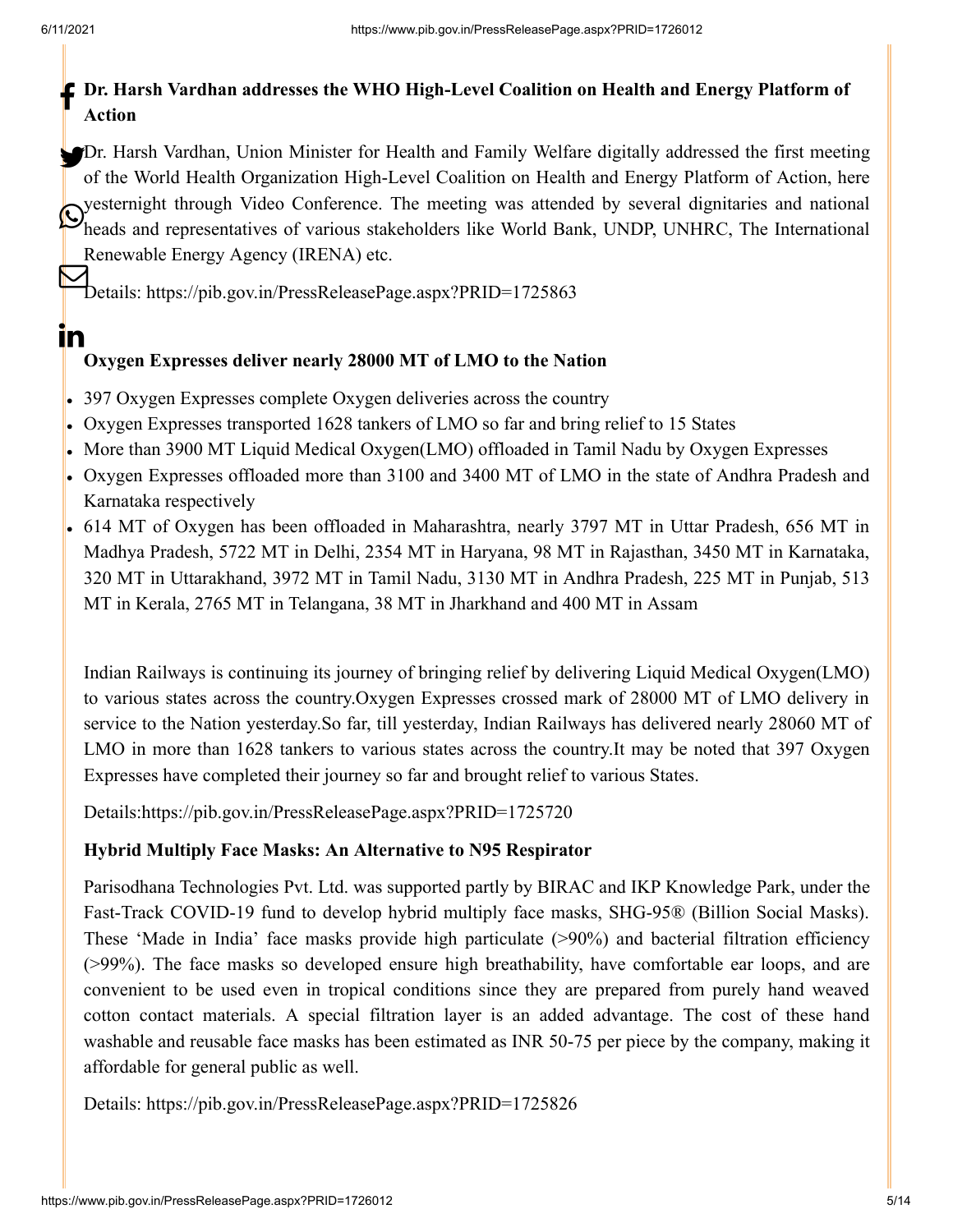# **Shri Dharmendra Pradhan dedicates to the nation Jumbo COVID-care facility in Bhilai, Chhattisgarh**

Union Minister of Petroleum and Natural Gas & Steel Shri Dharmendra Pradhan today dedicated to the nation, a 114 bedded COVID Care Facility in Bhilai Steel Plant (BSP) of SAIL in Chhattisgarh. This<br>homital is covined with gasoove owners and has been set up often laving a nineline of 1.5 Km for hospital is equipped with gaseous oxygen and has been set up after laying a pipeline of 1.5 Km for supply of gaseous oxygen from the plant. This is the first phase of this project which aims to scale up to **Ordeptry of gaseous only generated beds** in the subsequent two more phases. The centre has a facility of double oxygen backup supply. Apart from gaseous oxygen as the main source, there is also provision of **back-up** of stored Liquid Medical Oxygen.The facility is also equipped with necessary internet & telecom services to facilitate IT requirements and remote consultancy. f

Details:<https://pib.gov.in/PressReleasePage.aspx?PRID=1725915>

## **Minority Affairs Minister Shri Mukhtar Abbas Naqvi reviews Haj preparations and status of vaccination**

The Minister said that a nationwide campaign will be launched by various social and educational institutions to "curb and crush" rumours and apprehension regarding the vaccination drive going on in India. "State Haj Committees, Waqf Boards, their associated organisations, Central Waqf Council, Maulana Azad Education Foundation and other social and educational institutions will be part of the campaign," he added.

Details[:https://pib.gov.in/PressReleasePage.aspx?PRID=1725961](https://pib.gov.in/PressReleasePage.aspx?PRID=1725961)

#### **Inputs from PIB Field Offices**

**Kerala:**All popular holiday destinations in Kerala may soon be declared as complete "vaccinated zones" as the state government is mulling to provide Covid-19 jab to everyone in the tourism sector, which had suffered massive losses due to the pandemic. State Tourism Minister P A Mohammed Riyas told the state Assembly today that the government has already started providing vaccines to those working in the industry after including them in the prioritised list considering them as front line Covid fighters. The State government has also decided to initiate steps to set up a vaccine manufacturing unit at the Life Science Park in the state capital. A working group will be formed which will take up the discussions with major vaccine manufacturers and initiate the steps for production. Meanwhile, the state reported 16,204 new Covid cases yesterday and the TPR stood at 14.09 %. With 156 new fatalities, the death toll mounted to 10,437. So far a total of 1,09,20,453 people have been vaccinated in the state. Out of this, 87,15,715 received first dose and 22,04,738, second dose.

**Tamil Nadu:**TN assembly session will begin at KalaivanarArangam from June 21 following Covid19 protocols; MLAs and all Assembly staff to have a Covid negative to be allowed inside. Overturning its earlier decision, Tamil Nadu government has decided not to hold entrance exams for admission to Class 11 and instead increase the number of seats by 10-15 per cent in government and government-aided schools. Tamil Nadu Health Secretary has sent an urgent message to the Centre, stating that the state has run out of vaccine stocks. Over 3,800 metric tonnes of liquid medical oxygen (LMO) have been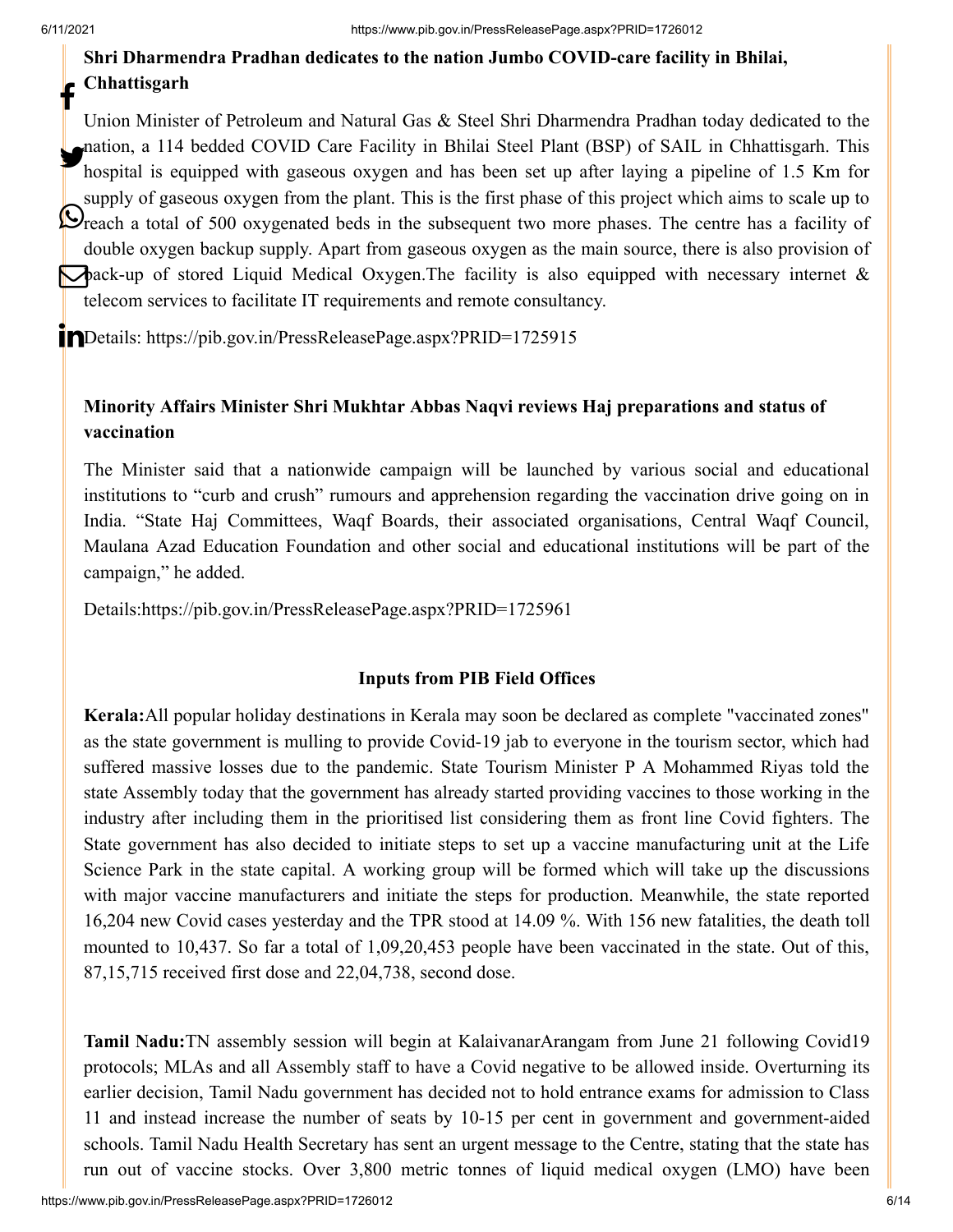delivered to Tamil Nadu through 56 oxygen express trains till date. State Health Minister Ma. Subramanian said as many as 1,052 cases of Mucormycosis were reported in the state so far. TN reported 17,321 fresh cases of Covid-19 and 405 deaths on Wednesday, taking the State's tally to 22,92,025 and toll to 28,170. Till date 1,02,18,925 have been vaccinated across the State, of which 81,07,953 received first dose and 21,10,972 received second dose. f

**Karnataka:**As per the State Government bulletin released for 09-06-2021, New Cases Reported: 10,959; New Covid Deaths: 192. Around 1,75,966 were vaccinated yesterday with a total of 1,59,33,071 **h**ave been vaccinated in the state till now. Doctors are being trained to treat children as a precautionary measure in the wake of the experts' view that children are likely to be infected by the third wave of the **in** Corona. Union Minister for Chemicals and Fertilizer DV SadanandaGowda said on Wednesday that the Centre had provided 15,520 Vials of Amphotericin-B injection to the state for the treatment of black fungus.The state government will launch a free vaccination drive from Thursday that will cover 10,000 sportspersons in Karnataka. The Department of Railways has so far delivered 3,340 tonnes of oxygen to Karnataka. The government released Rs 2,000 subsidy to registered street vendors under the DeendayalAntyodaya Scheme of Skill Development, Entrepreneurship and Livelihood Department

**Andhra Pradesh:** State reported 8766 new Covid-19 cases after testing 93,511 samples with 67 deaths, while 12,292 got discharged during the last 24 hours. A total of 1,12,24,580 doses of Covid vaccines have been administered in the state as on yesterday, which include 86,27,811 first doses and 25,96,769 second doses. Principal Secretary (Health) Anil Kumar Singhal said that AP has purchased yet another 16,54,000 doses of vaccines from various companies which are yet to come, while under the Central government quota, 51,40,000 doses are expected by June. He announced that the first dose of corona vaccine will be administered by July 10 to mothers having children below the age of five. The government has decided to vaccinate the elderly without any Aadhaar card. Meanwhile, junior resident doctors have called off their strike and are resuming duties from today.

**Telangana:**The State Government has decided to cancel the Intermediate Second Year (12th Class) examinations due to the prevailing pandemic situation. As many as 1813 new Covid cases and 17 fatalities were reported yesterday taking the total number of cases in the state to 5,96,813 and deaths to 3426. State Finance Minister Shri Harish Rao and the Chief Secretary Shri Somesh Kumar yesterday reviewed the progress of Covid vaccination drive in the state with concerned officials and decided to inoculate 10 lakh people in the next four days covering super spreaders/high risk groups in major urban local bodies. It has also been decided to include dialysis and thalassemia patients, employees of banks, postal, revenue and electricity departments and Self-Help Group women in the priority list. A total of 1,63,578 people of all categories received first dose of Covid vaccine and 10,724 received second dose yesterday taking the cumulative number of people who received first dose in the state to 57,48,744 and second dose to 14,69,555.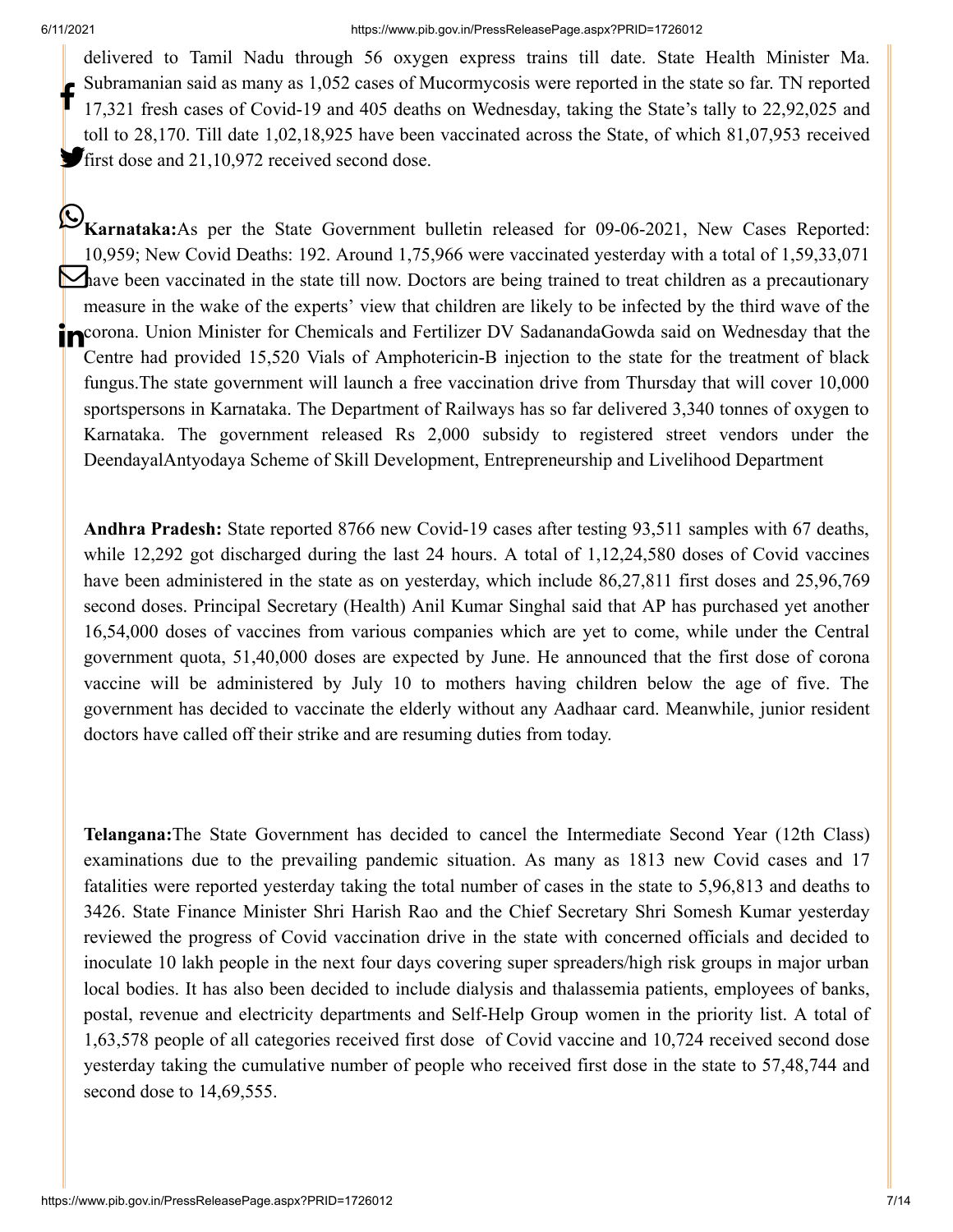**Maharashtra**: The second wave of corona is continuously receding in the state. The number of new cases has remained low since last Monday after the districts were divided into different levels and the restrictions were relaxed accordingly. In the state, 16,379 patients were cured from corona on Wednesday. As a result, the total number of cured patients has reached 55,97,304. As a result, the **P**recovery rate of patients in the state has also improved to 95.45 percent. The number of daily cases in Pune is still higher than other cities, followed by Mumbai and Kolhapur. f

**Cujarat:** Amidst the decreasing cases of corona, the Gujarat government has decided to relax the restrictions from June 11 to 26. During this period, hotels and restaurants, gyms can operate with 50 per cent capacity from 9 am to 7 pm. However, night curfew will continue between 9 pm and 6 am in 36 cities, officials said. On June 9 (Wednesday), 644 cases of corona infection were registered, while 10 people died. The number of active cases of corona in the state is 13683, while so far 794703 people have reached home after recovering. The small village of Dugdol in Banaskantha district with a population of about 3000 remained free from corona due to self-discipline. 2,66,223 people were vaccinated on Wednesday and it includes 1,87,269 people in the age group of 18-44 years. In all, a total of 1.91 crore people have been vaccinated so far.

**Rajasthan:** In the last seven days, at least 50 persons succumbed to mucormycosis or black fungus in the state, which takes the total number of deaths due to black fungus to 128. Active cases are now only 1.2% of the state's overall positive cases. In the last 24 hours, the state reported 30 Covid deaths while 520 tested positive taking the casualty count to 8,749 and overall tally to 9,48,024. In collaboration with the local-self government (LSG) department, the health department is planning to organise special vaccination camps for people living in shelters (homeless people) in the state.

**Madhya Pradesh**: Markets opened today in Bhopal after a two month break.Vaccination of 15,000 shopkeepers was done in the 39 special camps arranged for them. Private offices started functioning with 50% attendance. Hotels,resorts are also allowed to open. Restaurants can provide take home and home delivery. There were 537 new infection cases in Madhya Pradesh on Wednesday. More than 10 cases have been reported in 7 districts of the state.179 new cases were found in Indore and 124 in Bhopal.46 in Jabalpur. The number of cases of Black Fungus are reducing and number stands at 1056 now.

**Chhattisgarh**: 72 lakh 1,826 vaccines have been administered in Chhattisgarh so far, to prevent corona infection. The state ranks among the first two states in immunization of health workers and figures among the first ten states to vaccinate citizens above 45 years of age. More than 9 lakh in the age group of 18 years and above have received the first dose of vaccine so far. 90 percent health workers, 100 percent frontline workers and 77 percent citizens of the state above 45 years of age have also been given the first dose to prevent corona infection. In urban areas of Chhattisgarh, people living in slums are getting the benefit of regular check-up-treatment-medicine from Mobile Medical Units (MMUs), which has proved to be very useful in controlling the infection and till date, ten thousand camps have been organized under this scheme.

**Goa:** Stating that the TikaUtsav has enabled the government to reach out to people, Chief Minister Pramod Sawant said the State government was contemplating on launching TikaUtsav 3.0 to vaccinate maximum people in the age group of 18-44. The State government has dropped the proposal of purchasing Ivermectin after the central government recently dropped the anti-parasitic drug from its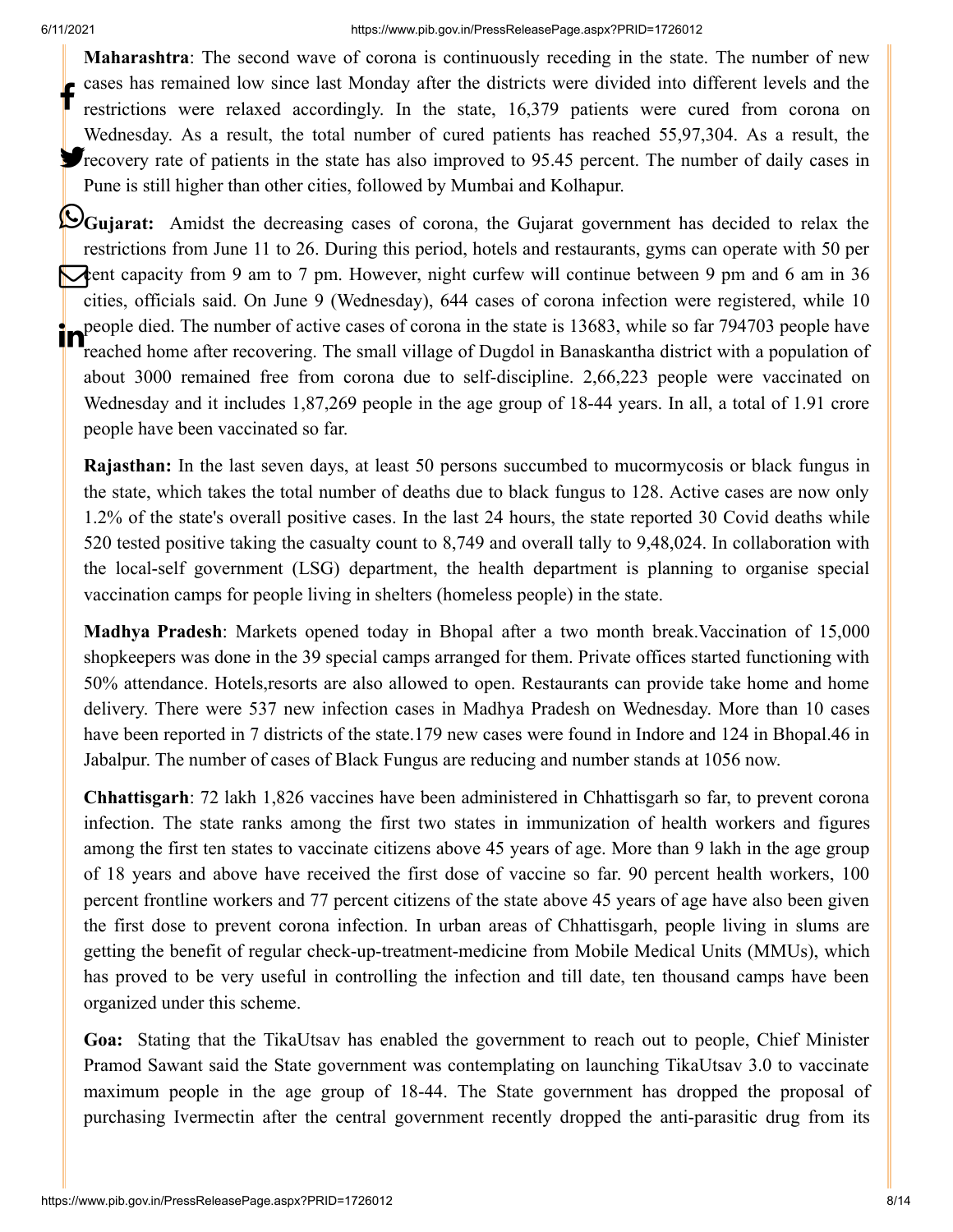Covid management protocol. 456 new COVID-19 cases were identified on Wednesday, which takes the number of active cases to 5790. Also, 16 deaths were reported on Wednesday. The state's recovery rate stands at 94.61% f

**Assam:**The positivity rate of the Covid-19 went up slightly to 3.24 percent on Wednesday when 3,751 new cases were detected in the State. Fifty-five people died of the virus on Wednesday. Assam Health Minister KeshavMahanta on Wednesday stated that the vaccination process will be completed by August 15 in the state. Mahanta informed that the Covid vaccines will be available in the state from June 21.

**Manipur:**Seven fatalities, 775 new positive cases reported in the state.State records another post-Valupur.Seven fatalities, 775 hew positive cases reported in the state state records another post-<br>Vaccination fatality.Negative Covid certificate now needed to open pharmacies/oil pumps. Drive conducted to check certificates in the state.The number of persons vaccinated in Manipur reached  $\mathbf{m}$ 4,41,745.

**Meghalaya:**Recoveries continue to overshadow fresh cases in the state. 507 people recuperated from the virus as against 448 fresh cases.The genome sequencing report received by state government on Wednesday has revealed the presence of the highly infectious Delta variant of SARS-CoV-2 in Meghalaya resulting in a higher rate of hospitalisation in the state.The Meghalaya government has revised the entry-exit protocol making RT-PCR testing mandatory for all entrants to the state regardless of whether they have a COVID-negative certificate in their possession..

**Sikkim:**Out of 2135 Covid tests conducted on Wednesday, Sikkim recorded 231 new positive cases and one Covid-related death. The total active tally now is 3869, with 371 recoveries.

**Tripura:** 625 people tested positive while 16,804 samples were tested and positivity rate of 3.72% recorded in last 24 hours. State also registered 14 deaths which is the highest ever single day figure. While Health Secretary and NHM MD visited GBP hospital as being directed by the CM of Tripura.

**Nagaland:** Lockdown extended in Nagaland by one week till June 18 with more relaxations. Shops allowed to open from 6 am till 2 pm. Light motor passenger vehicles allowed to ply on odd-even basis. No mask - no movement to be strictly enforced by District Task Forces. CM Neiphiu Rio to launch Nagaland Covid Info App . The app will provide easy to access Covid info and also status of hospital beds.

**Important Tweets**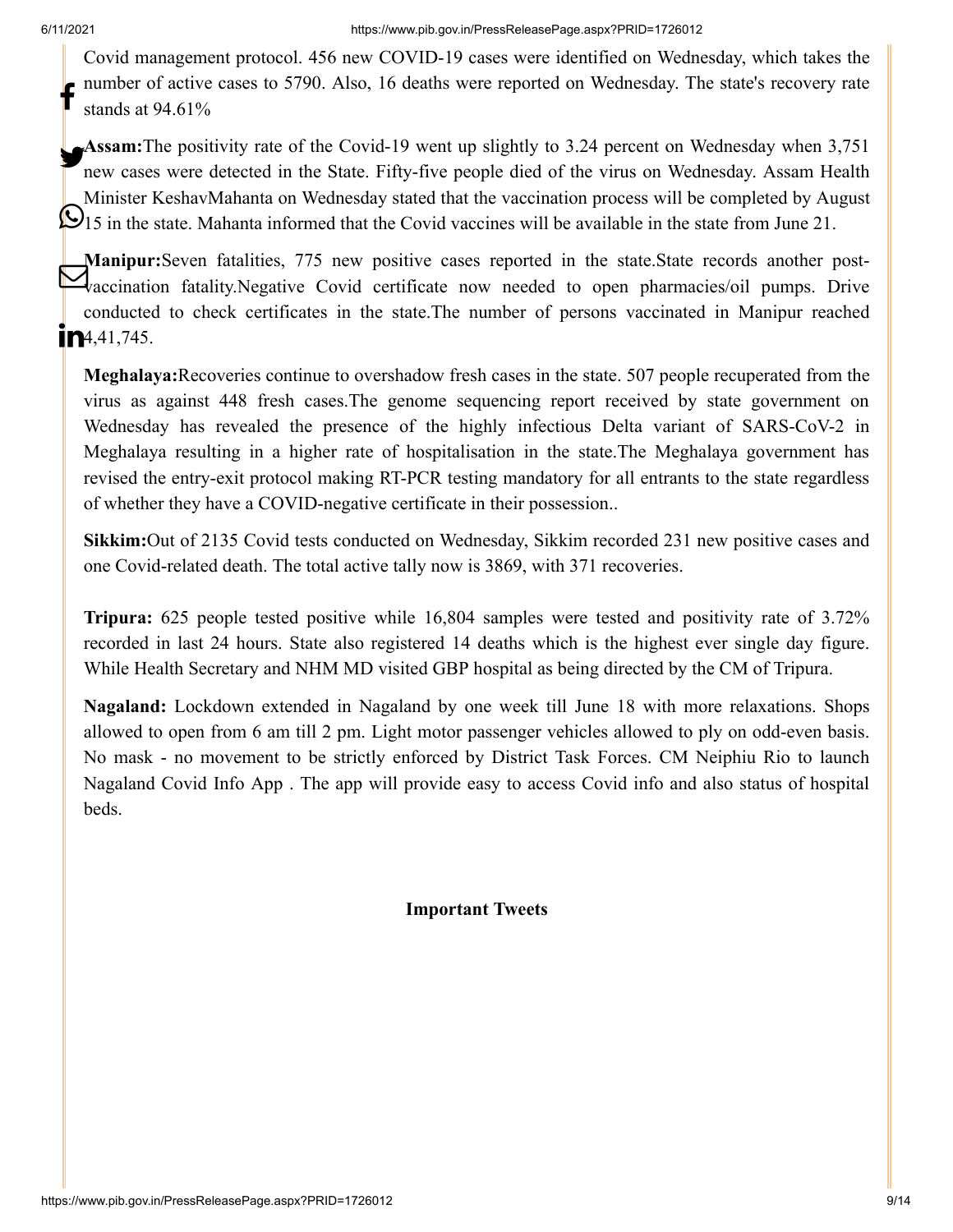У.

 $\bigcirc$ 

 $\sum$ 

In

India continues to put up a strong fight against [#COVID19](https://twitter.com/hashtag/COVID19?src=hash&ref_src=twsrc%5Etfw)

**Pro** Recovery rate increases to 94.77%

Daily Positivity Rate decreases to 4.69%

2.7 Cr patients recovered across the country [@PMOIndia](https://twitter.com/PMOIndia?ref_src=twsrc%5Etfw) [@MoHFW\\_INDIA](https://twitter.com/MoHFW_INDIA?ref_src=twsrc%5Etfw) [pic.twitter.com/EKxfcQ0guV](https://t.co/EKxfcQ0guV)

— Dr Harsh Vardhan (@drharshvardhan) [June 10, 2021](https://twitter.com/drharshvardhan/status/1402877684036734977?ref_src=twsrc%5Etfw)

[#LargestVaccineDrive](https://twitter.com/hashtag/LargestVaccineDrive?src=hash&ref_src=twsrc%5Etfw) crosses yet another milestone!

Over 24 crore [#COVID19Vaccine](https://twitter.com/hashtag/COVID19Vaccine?src=hash&ref_src=twsrc%5Etfw) doses administered across the country so far

33,79,261 [#vaccine](https://twitter.com/hashtag/vaccine?src=hash&ref_src=twsrc%5Etfw) doses administered in last 24h [@PMOIndia](https://twitter.com/PMOIndia?ref_src=twsrc%5Etfw) [@MoHFW\\_INDIA](https://twitter.com/MoHFW_INDIA?ref_src=twsrc%5Etfw) [#Unite2FightCorona](https://twitter.com/hashtag/Unite2FightCorona?src=hash&ref_src=twsrc%5Etfw)[#IndiaFightsCorona](https://twitter.com/hashtag/IndiaFightsCorona?src=hash&ref_src=twsrc%5Etfw) [pic.twitter.com/7bREUcfnRa](https://t.co/7bREUcfnRa)

— Dr Harsh Vardhan (@drharshvardhan) [June 10, 2021](https://twitter.com/drharshvardhan/status/1402877237632765952?ref_src=twsrc%5Etfw)

Data on [#COVID19Vaccine](https://twitter.com/hashtag/COVID19Vaccine?src=hash&ref_src=twsrc%5Etfw) stocks, consumption & balance is regularly shared with media & public in a transparent manner[.@MoHFW\\_INDIA](https://twitter.com/MoHFW_INDIA?ref_src=twsrc%5Etfw) letter advising States/UTs to seek consent before sharing E-VIN data analytics is to prevent misuse of sensitive data for commercial purposes.

— Dr Harsh Vardhan (@drharshvardhan) [June 10, 2021](https://twitter.com/drharshvardhan/status/1402909065462702086?ref_src=twsrc%5Etfw)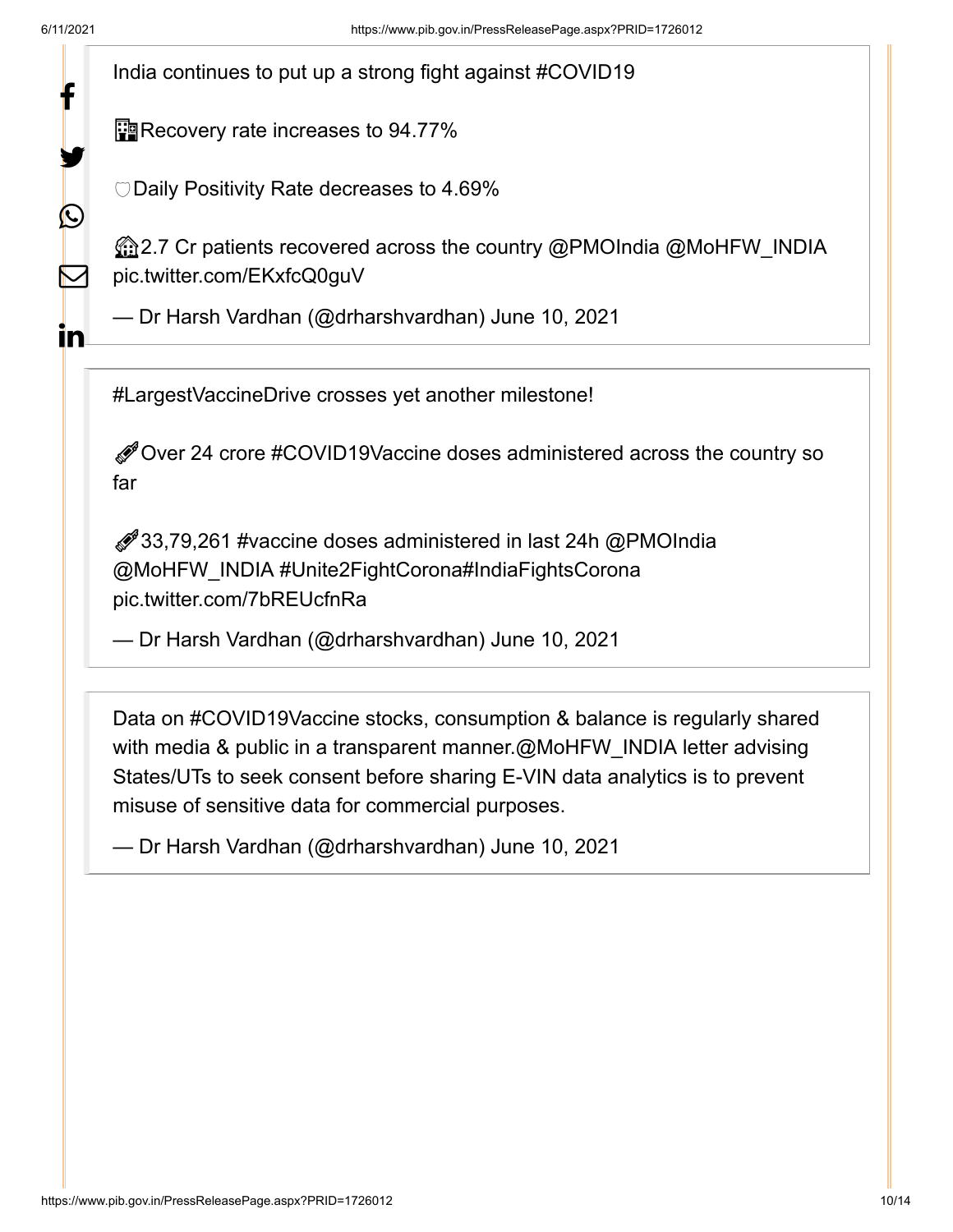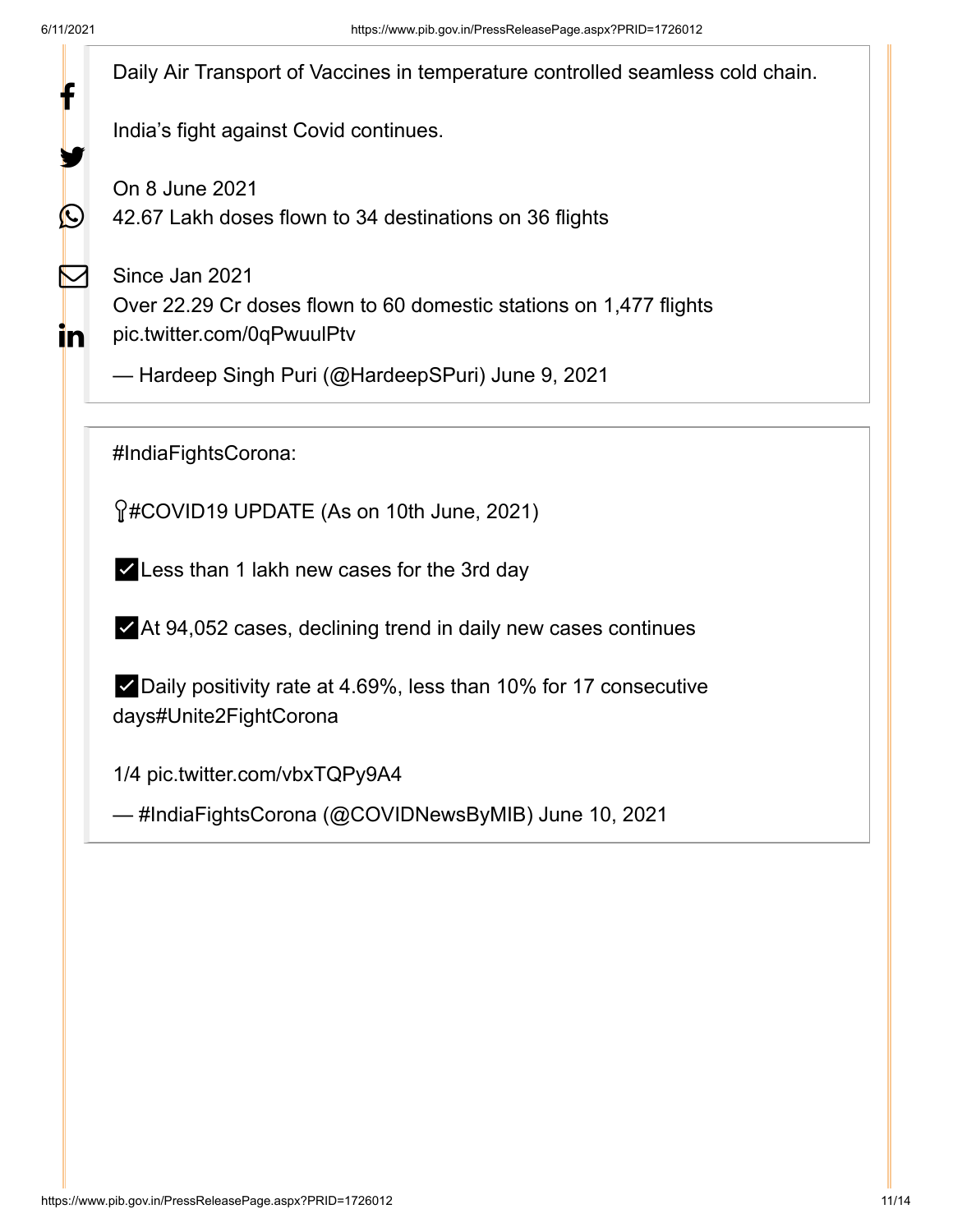У.

 $\Omega$ 

 $\blacktriangleright$ 

in.

[#CoronaVirusUpdates](https://twitter.com/hashtag/CoronaVirusUpdates?src=hash&ref_src=twsrc%5Etfw):

Total [#COVID19](https://twitter.com/hashtag/COVID19?src=hash&ref_src=twsrc%5Etfw) Cases in India (as on June 10th, 2021)

- ▶94.77% Cured/Discharged/Migrated (2,76,55,493)
- ▶4.00% Active cases (11,67,952)
- ▶1.23% Deaths (3,59,676)

Total COVID-19 confirmed cases = Cured/Discharged/Migrated+Active cases+Death[s#StaySafe](https://twitter.com/hashtag/StaySafe?src=hash&ref_src=twsrc%5Etfw) [pic.twitter.com/rNPBnToqfM](https://t.co/rNPBnToqfM)

— #IndiaFightsCorona (@COVIDNewsByMIB) [June 10, 2021](https://twitter.com/COVIDNewsByMIB/status/1402858490868080641?ref_src=twsrc%5Etfw)

[#IndiaFightsCorona](https://twitter.com/hashtag/IndiaFightsCorona?src=hash&ref_src=twsrc%5Etfw):

 $\Omega$  New Recoveries have exceeded New Cases for the last 28 days

☑️Follow [#COVIDAppropriateBehaviour](https://twitter.com/hashtag/COVIDAppropriateBehaviour?src=hash&ref_src=twsrc%5Etfw) to [#StaySafe](https://twitter.com/hashtag/StaySafe?src=hash&ref_src=twsrc%5Etfw)[#Unite2FightCorona](https://twitter.com/hashtag/Unite2FightCorona?src=hash&ref_src=twsrc%5Etfw) [#StayHome](https://twitter.com/hashtag/StayHome?src=hash&ref_src=twsrc%5Etfw) [pic.twitter.com/Kk1BPbmsrR](https://t.co/Kk1BPbmsrR)

— #IndiaFightsCorona (@COVIDNewsByMIB) [June 10, 2021](https://twitter.com/COVIDNewsByMIB/status/1402893281512460291?ref_src=twsrc%5Etfw)

Vaccine Politics: The Opposition's Mind Game with India!

Stay away from any kind of rumours, apprehensions and confusion.

Government of India will ensure vaccine for every eligible Indian. [#Unite2FightCorona](https://twitter.com/hashtag/Unite2FightCorona?src=hash&ref_src=twsrc%5Etfw) [#IndiaFightsCorona](https://twitter.com/hashtag/IndiaFightsCorona?src=hash&ref_src=twsrc%5Etfw) [pic.twitter.com/8Oyg6x1Fez](https://t.co/8Oyg6x1Fez)

— Smriti Z Irani (@smritiirani) [June 10, 2021](https://twitter.com/smritiirani/status/1402941521876459526?ref_src=twsrc%5Etfw)

PM [@narendramodi](https://twitter.com/narendramodi?ref_src=twsrc%5Etfw) Ji led Government's compassionate approach and support helped women sustain financially during the pandemic. [#NariShakti4NewIndia](https://twitter.com/hashtag/NariShakti4NewIndia?src=hash&ref_src=twsrc%5Etfw) [pic.twitter.com/55YCVgtmaD](https://t.co/55YCVgtmaD)

— Smriti Z Irani (@smritiirani) [June 10, 2021](https://twitter.com/smritiirani/status/1402853946109145091?ref_src=twsrc%5Etfw)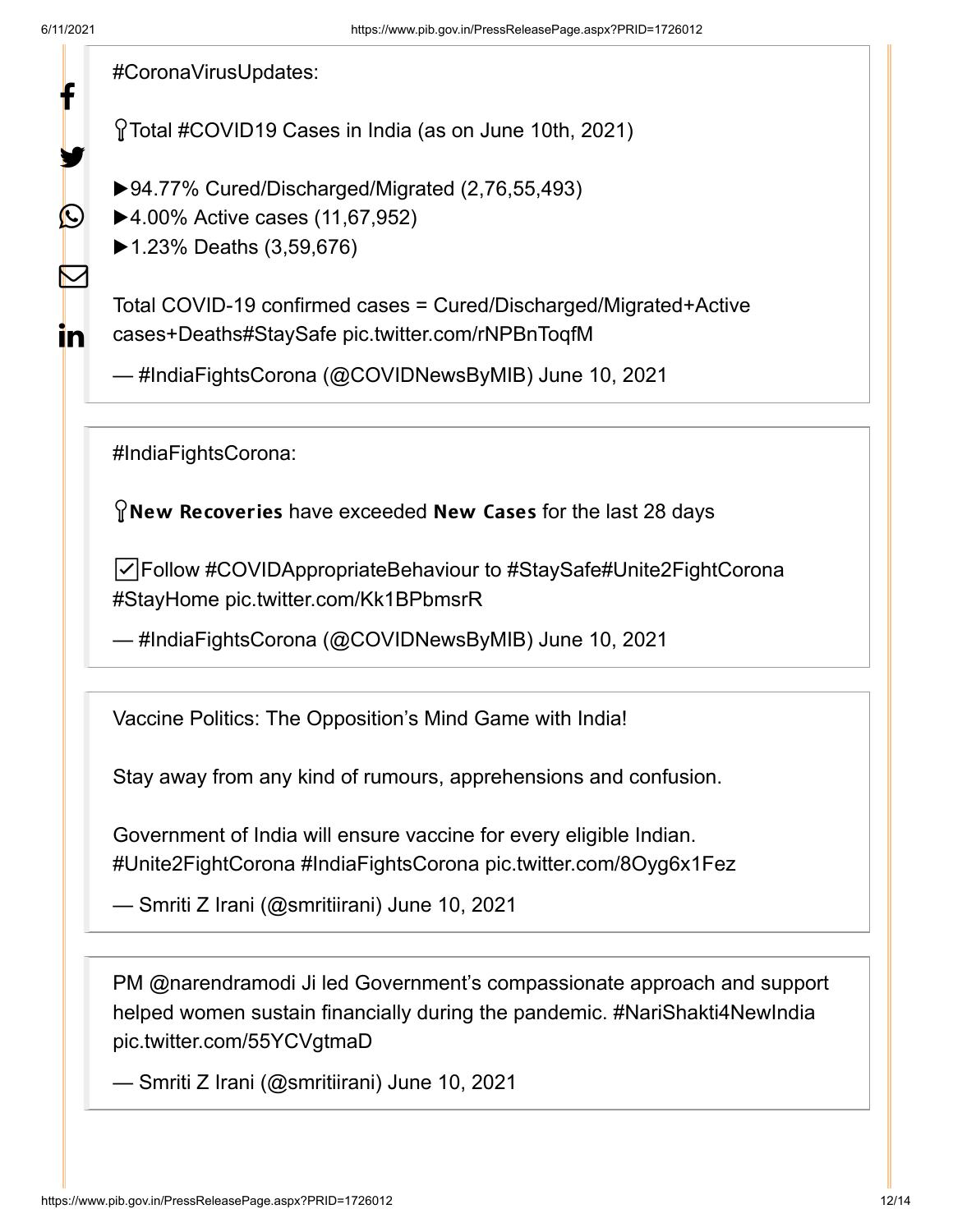